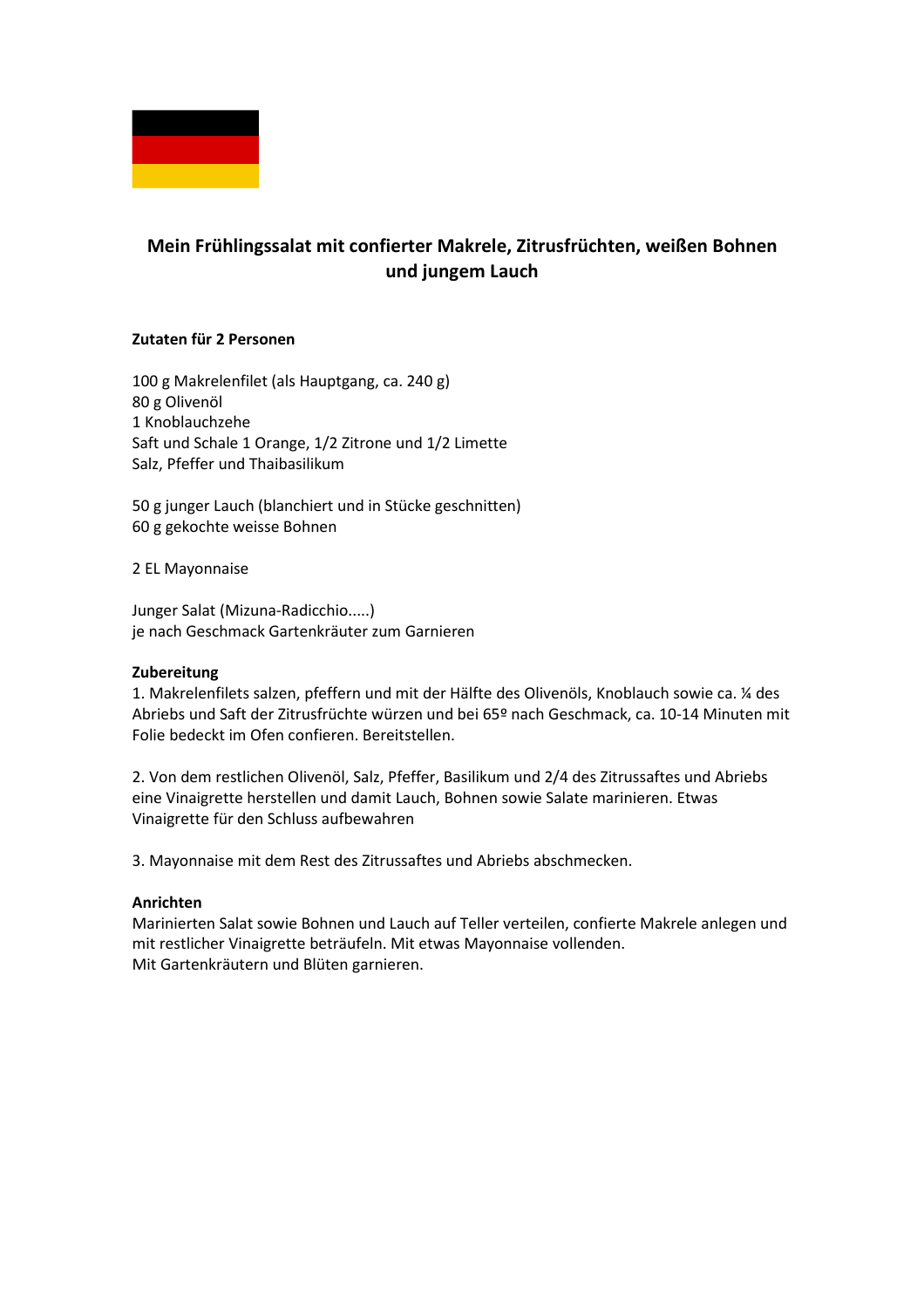

# **My spring salad with mackerel confit, citrus, white beans and spring leek**

### **Serves: 2**

100 g mackerel fillet (as main course, approx. 240 g) 80 g olive oil 1 garlic clove Juice and zest of 1 orange, 1/2 lemon and 1/2 lime Salt, Pepper and Thai basil

50 g spring leek (blanched) 60 g cooked white beans

2 tbsp mayonnaise

Fresh spring greens (Mizuna, Radicchio..) According to taste: Garden herbs to garnish

### **Method**

1. season the mackerel fillets with salt and pepper, add half of the olive oil, garlic and ¼ of the citrus zest and juice. Cover it with foil and cook it to taste in the oven at 65º - for about 10-14 minutes. Set aside.

2. make a vinaigrette with the remaining olive oil, salt, pepper, basil and 2/4 of the citrus zest and juice. Set aside a little bit of the vinaigrette und use the rest to marinate the leeks, beans and spring greens.

3. season the mayonnaise with the resto of the citrus juice and zest.

### **Plating**

Place the marinated salad, beans and leeks on plates, arrange the mackerel and sprinkle with the rest of the vinaigrette. Finish with some mayonnaise.

Garnish with garden herbs and flowers.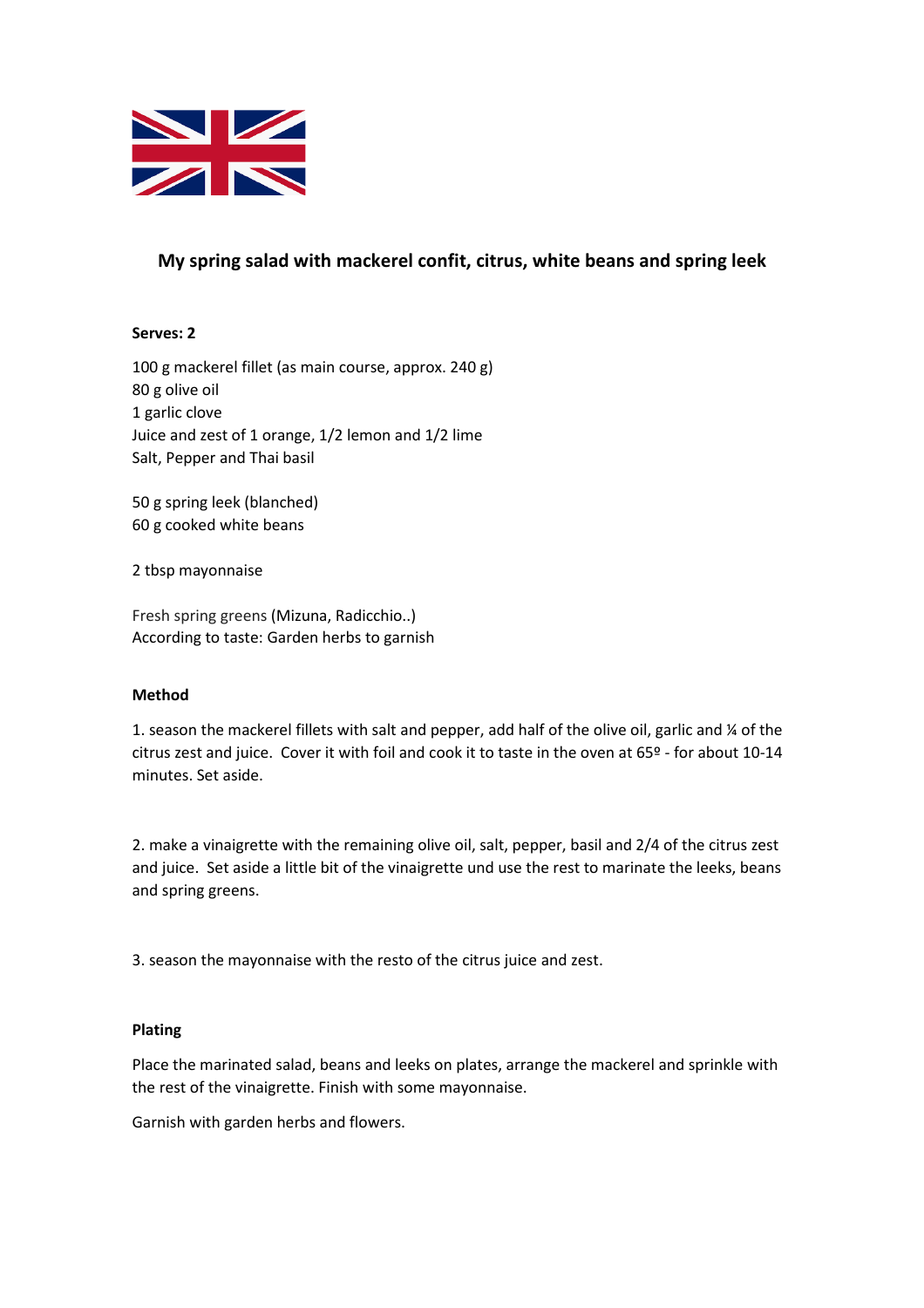

# **Mi ensalada de primavera con caballa confitada, cítricos, judías blancas y puerro**

### **Para 2 comensales**

100 g de filete de caballa (como plato principal, aprox. 240 g) 80 g de aceite de oliva 1 diente de ajo jugo y cáscara rallada de 1 naranja / jugo y cáscara rallada de 1/2 limón/ jugo y cáscara rallada de 1/2 lima Sal Pimienta Albahaca tailandesa

50 g de puerro (blanqueado) 60 g de judías blancas cocidas

2 cucharaditas de mayonesa

Brotes verdes frescos (Mizuna, Radicchio..) Hierbas para decorar - según el gusto

### **Método**

1. Sazonar los filetes de caballa con sal y pimienta, añadir la mitad del aceite de oliva, el ajo y un ¼ del jugo y cascara rallada de los 3 cítricos. Taparlo con papel de aluminio y cocinarlo en el horno a 65 grados, durante unos 10-14 minutos. Retirar y reposar.

2. Hacer una vinagreta con el aceite de oliva restante, sal, pimienta, albahaca y 2/4 del jugo y cascaras de los 3 cítricos. Guardar un poco de la vinagreta y utilizar el resto para marinar los puerros (previamente cortados en tacos o láminas), las judías cocidas y los brotes frescos.

3. Sazonar la mayonesa con el resto de jugo y cáscara rallada de los 3 cítricos.

### **Emplatado**

Coloca los brotes frescos, las judías y los puerros marinados en el plato. Coloca posteriormente la caballa y añade el resto de la vinagreta. Añadir al final un poco de mayonesa. Adornar con hierbas y flores al gusto.